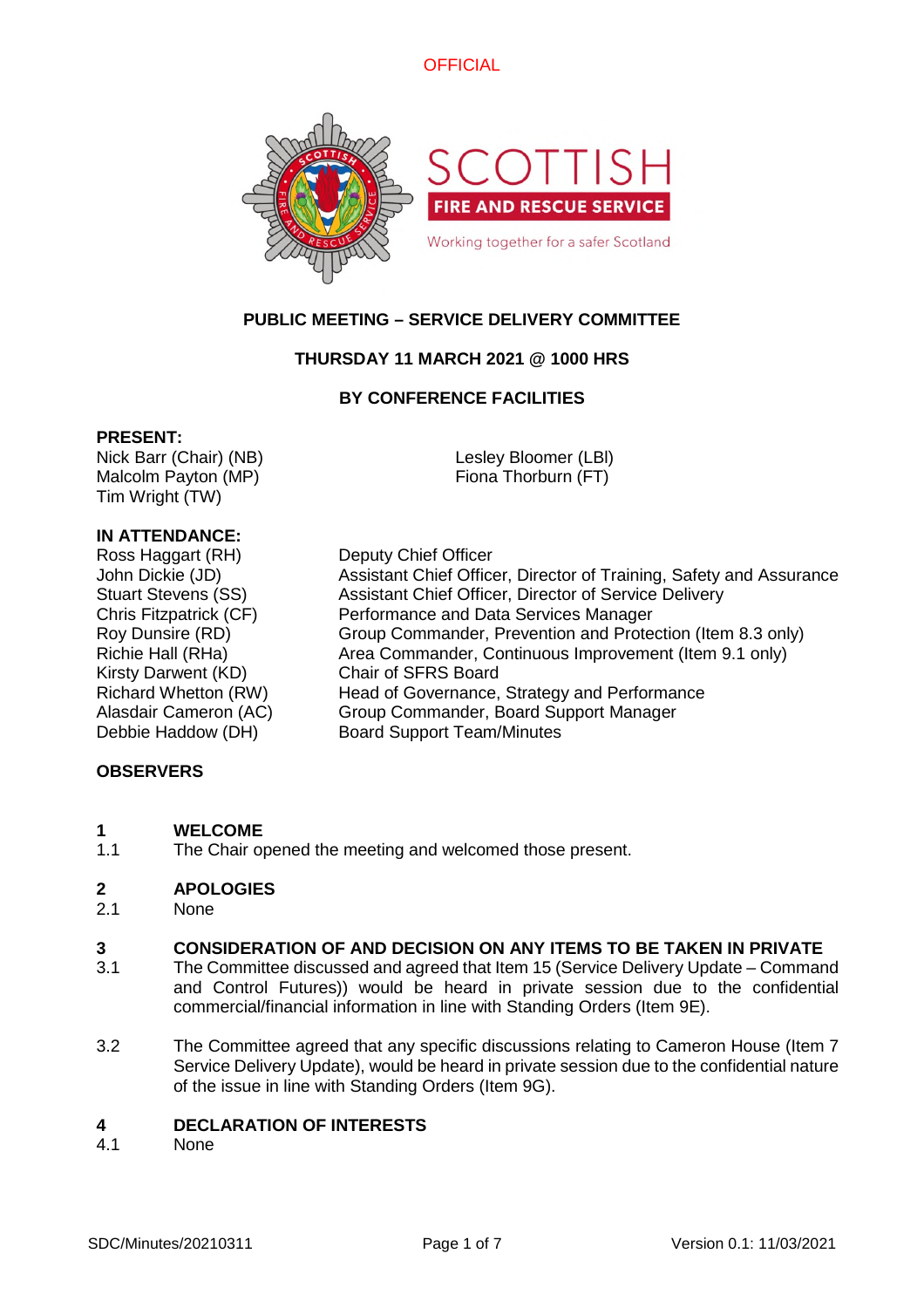# **5 MINUTES OF PREVIOUS MEETING: 10 DECEMBER 2020**

5.1 The following amendments were noted and agreed:

> Item 7.2 – Service Delivery Update – JD requested that the text "*This would be applied in a strategic manner to manage availability and provide a framework for managers/ control to adhere to*." to be amended to "*This would be applied in a strategic manner to manage availability and provide a framework for managers/Operations Control to adhere to*".

> Item 8.3.1 – Unwanted Fire Alarm Signals (UFAS) Review Project – Ali Perry's role to be amended to Head of Service.

#### 5.2 **Subject to the above amendments, the minutes of the meeting held on 10 December 2020 were approved as a true record of the meeting.**

# **6 ACTION LOG**

6.1 There were no outstanding open actions to report.

# **7 SERVICE DELIVERY UPDATE**

- 7.1 RH presented the update report detailing relevant matters from a SFRS service delivery perspective for the period 27 November 2020 – 21 February 2021, albeit some actions may proceed and extend beyond these dates.
- 7.2 In relation to the *Make the Call* and *COVID Lockdown* campaigns, SS informed the Committee that full evaluations would be undertaken in due course. He noted that both campaigns were still ongoing and interim reports were very positive.
- 7.3 In regard to potential risk associated with EU exit, SS noted that there had been no shortterm impact, therefore the Service are downgrading the D20 arrangements and stockpiling of goods would now cease. Any future longer-term impact, ie legislation, would be addressed as and when appropriate. JD informed the Committee of a delay with the export of hardware for the Command and Control Futures (CCF) project, which had just come to light, noting that the situation was being managed and there would be no significant impact on timelines.
- 7.4 In regard to improving Retained Volunteer Duty System (RVDS) recruitment, SS confirmed that Local Senior Officers continue to engage with local employers to encourage and highlight the benefits to the community by releasing their staff to undertake RVDS duties. He commented on the current primary employer's recognition scheme and noted that further work was required to strengthen and raise the profile of the RVDS to support future recruitment.
- 7.5 The Committee sought clarification on the governance of the Operational Document Review project and whether this linked into the People, Training, Finance and Assets Project (PTFA). SS confirmed that there was no link to the PTFA project and there was no requirement for Committee overview. He stated that this was an internal review to streamline documentation and simplify processes, with the aim to move operational guidance online.
- 7.6 The Committee were reminded that an Operational Assurance Workshop was scheduled on 13 April 2021, which would provide an opportunity to see the new electronic Operational Assurance Recording and Reporting System (OARRS).
- 7.7 JD noted that Frontline Updates had been circulated previously to the Committee and were issued on a regular basis or as required due to operational needs/firefighter safety issues. He assured the Committee that the updates were monitored and released in coordination with Service Delivery.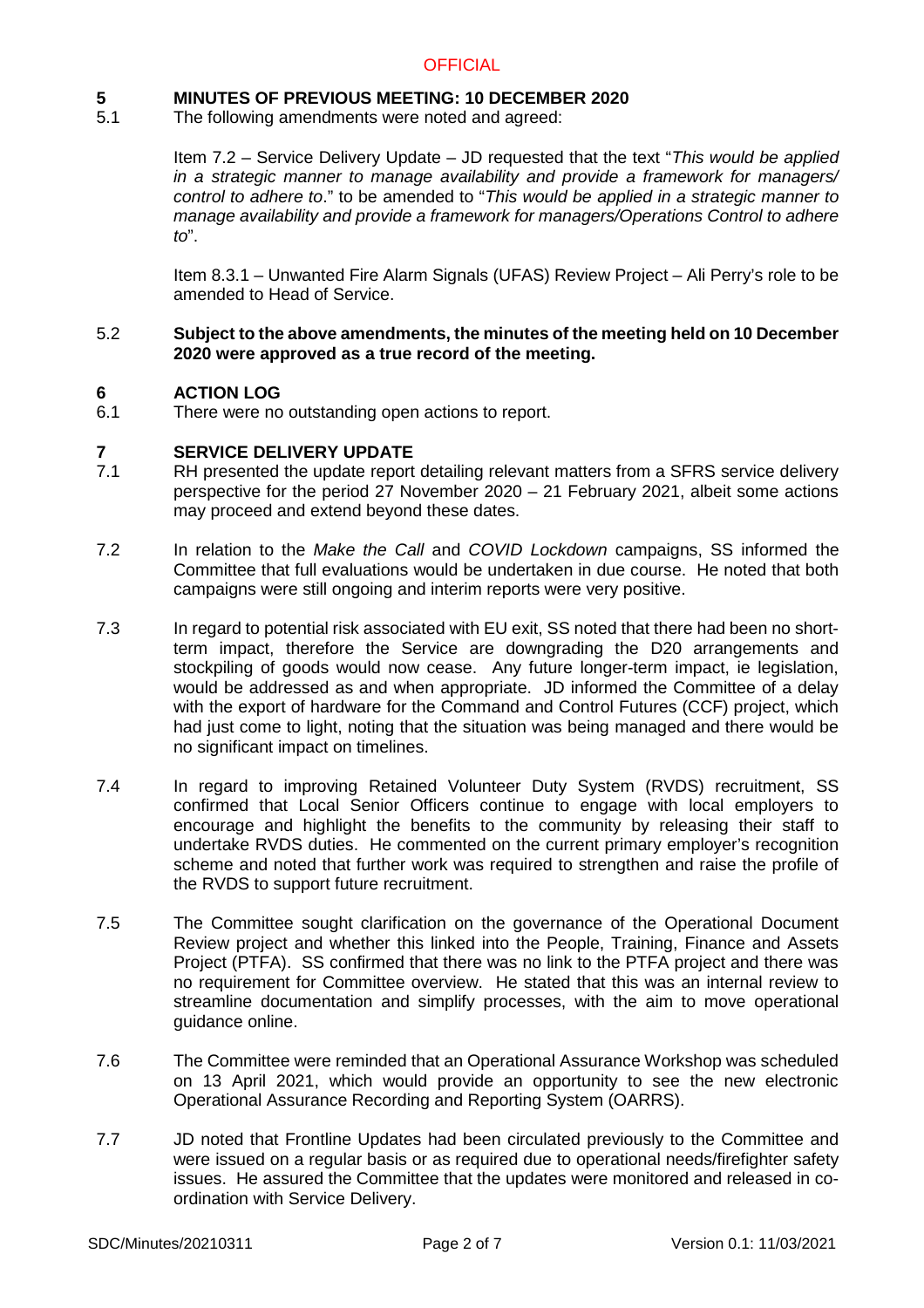# 7.8 **The Committee scrutinised the report.**

# **8 SERVICE DELIVERY PERFORMANCE REPORTING**

# **8.1 Quarterly Performance Report for Q3 2020-21**

- 8.1.1 SS introduced CF to the Committee, who presented the performance report for quarter 3, highlighted the following key areas:
	- Update on report structure which now included a combination of elements from the old and new processes.
	- Errors were highlighted in the Cumulative Total infographics (page 3) but did not significantly impact on service performance. The fault has now been addressed.
	- Overall reduction in Incidents, 5% and 9% less than previous  $3<sup>rd</sup>$  quarter and yearto-date total, respectively
	- Reductions in Road Traffic Collisions (35%), Unwanted Fire Alarm Signal (UFAS) (22%) and Non-Domestic Fire (14%), based on year to date comparisons.
	- Accidental Dwelling Fires reduced for the  $3<sup>rd</sup>$  consecutive quarter based on previous year.
	- Significant reduction in Accidental Dwelling Fire Casualties based on previous years comparison.
	- Increase in Fire Fatalities in comparison to previous years.
	- Reducted UFAS incidents within hospitals has mirrored the reduced attendance at Accident and Emergency departments.
	- Reduction in Home Fire Safety Visits, due to the covid restrictions, but were starting to increase. Significant increase in high risk visits.
	- Fire Safety Audits continuing to increase.
	- Reduction in Wholetime availability in comparison to previous quarter but increased from previous  $3<sup>rd</sup>$  quarter. 4 x 4 crewing model has played a key role in improving overall availability.
	- Identifying and understanding the reasons for increased response and call handling times continues to be a priority for the Data Management Team. This includes the attendance at non-addressable incidents, occurrence of emerging threats such as of climate change ie wildfires, flooding, etc.
- 8.1.2 In regard to UFAS incidents within hospitals, SS commented on the positive work undertaken to raise awareness within the NHS over the last year, and along with their need to maintain business continuity, has proven beneficial.
- 8.1.3 In regard to fire fatalities, SS noted that a detailed fatal fire analysis would be undertaken at the end of the financial year and any commonalities would be identified.
- 8.1.4 In regard to response and call handling times, CF stated that work continued with operational colleagues, however there was no definitive reasons at this time. Following the launch of the new command and control mobilising system, CF indicated that access to the primary data source would allow for greater analysis and interrogation.
- 8.1.5 In regard to 4x4 crewing model, SS stated that a full evaluation was currently being undertaken and noted that through the operational assurance process, no concerns were raised regarding mobilising with 4.
- 8.1.6 The Committee asked if consideration was being given to extracting covid 19 data from cumulative totals, to avoid skewing future analysis, due to the current unprecedented circumstances. CF stated that this was being considered and he was engaging with other UK fire and rescue services to ensure that this was a managed and aligned process.

#### 8.1.7 **The Committee scrutinised the report.**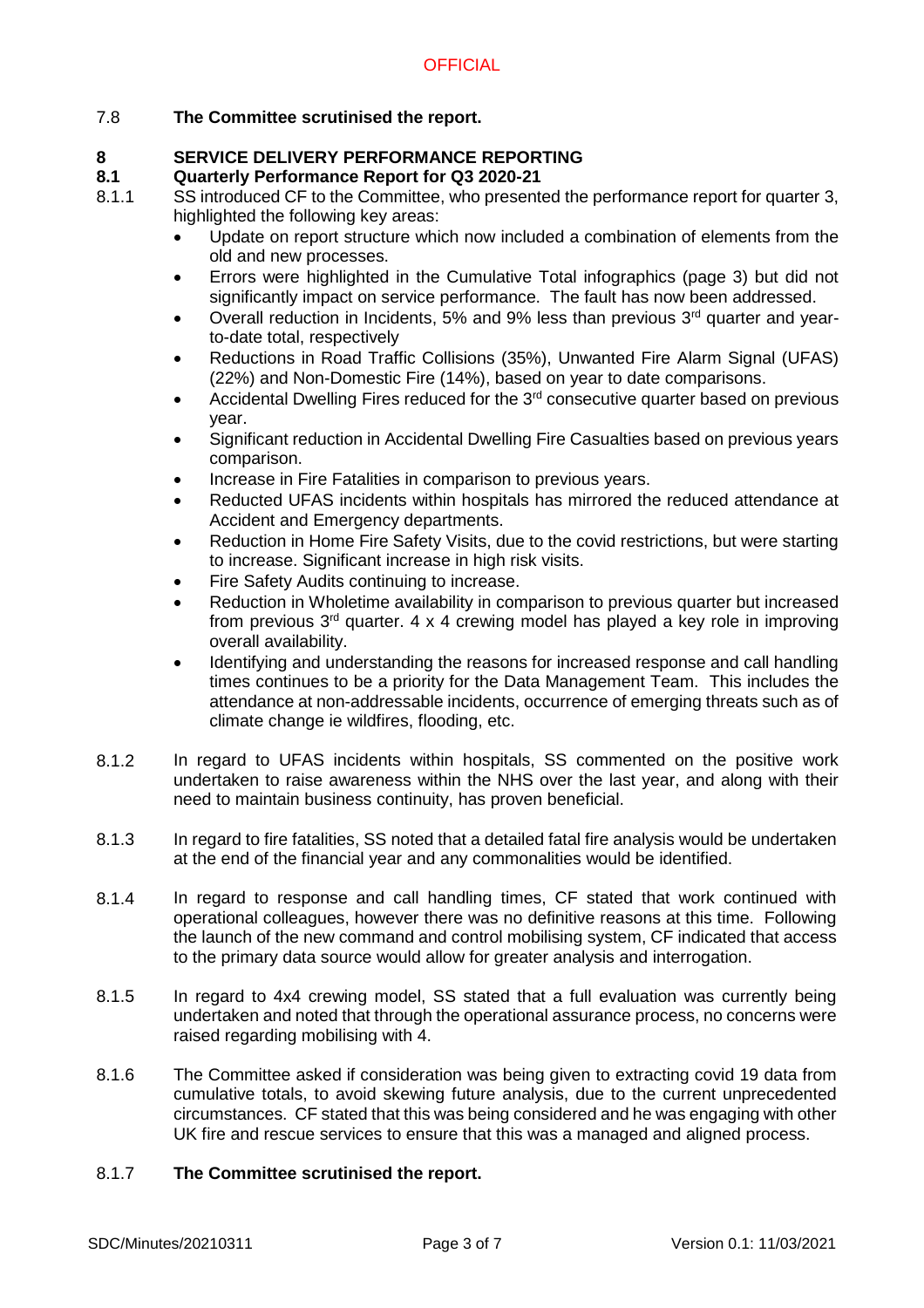# **8.2 Action Plan and Closing Reports Updates**

- 8.2.1 RW presented the report to the Committee to provide an update on the following audit and inspection action plans:
	- Management of Fleet and Equipment 97% complete, some delays due to COVID.
	- Provision of Operational Risk Information 92% complete, some delays due to CCF.
	- Action plans were periodically submitted to the Senior Management Board and then reported to the Committee. Progress continued to be made on all action plans.
	- Fire Safety Enforcement currently reporting red, however this was 94% complete and would be completed soon.
- 8.2.2 With reference to the Provision of Operational Risk Information Action Plan, the Committee requested clarification on the In-Vehicle Solution. JD noted that this linked to the Emergency Services Mobilising Communication Programme (ESMCP) project and the future 3<sup>rd</sup> party involvement in vehicle installations (hardware).
- 8.2.3 RH noted that future iterations of the report would include additional narrative to provide more information.
- 8.2.4 The Committee requested further clarity on the technical solutions being scoped by the In-Vehicle System project and what the actions/outcomes would be. RW noted that additional commentary would be included in future reports and would help provided background/outcomes, etc. RH noted that the creation of the Emergency Services Network Implementation (ESNI) project, which co-ordinates all the strands of the ESMCP work, would be scrutinised by the Transformation and Major Projects Committee going forward.

#### 8.2.5 **The Committee noted the report.**

#### **8.3 UNWANTED FIRE ALARM SIGNALS (UFAS) REVIEW PROJECT – UPDATE REPORT**

- 8.3.1 SS introduced RD who presented a report to the Committee to provide an update on the work that has been undertaken, to take forward the recommendations contained within the UFAS Stocktake Review Report. The following key areas were highlighted:
	- Recommendation for Improvement Working Group (RIWG) Ten recommendations completed and the remaining 3 were on track for completion.
	- Staff and Stakeholder Engagement Event facilitated by Animate Consulting was held on 24 February 2021, 42 participants took part to explore the risk and benefits of the 5 options shortlisted.
	- Recently received Animate Consulting's report, which would be issued to participants for comments and will form the basis of an option appraisal update report for the Strategic Leadership Team (SLT) and SFRS Board.
	- Review of COVID-19 Interim Response to Automatic Fire Alarm (AFA) Actuations would feed into the options appraisal process and resulted in an overall reduction of blue light journeys by 21% (approx. 7,200) up to end of December 2020. Interim response to maintained until the end of 2021, subject to further review of a preferred option.
- 8.3.2 RD informed the Committee that some universities, with historical premises, had raised concerns regarding the interim one-pump response. SS reminded the Committee, that the responsibility for fire safety, risk assessments, etc ultimately lay with the stakeholders.
- 8.3.3 In relation to operational learning, RD advised that there was no evidence of increase property damage during this reduced attendance period. It was noted that the reduction in blue light journeys had improved firefighter and public safety though reduced road risk and reduction in accidents/injuries.

#### 8.3.4 **The Committee welcomed the report and noted the positive progress being made.**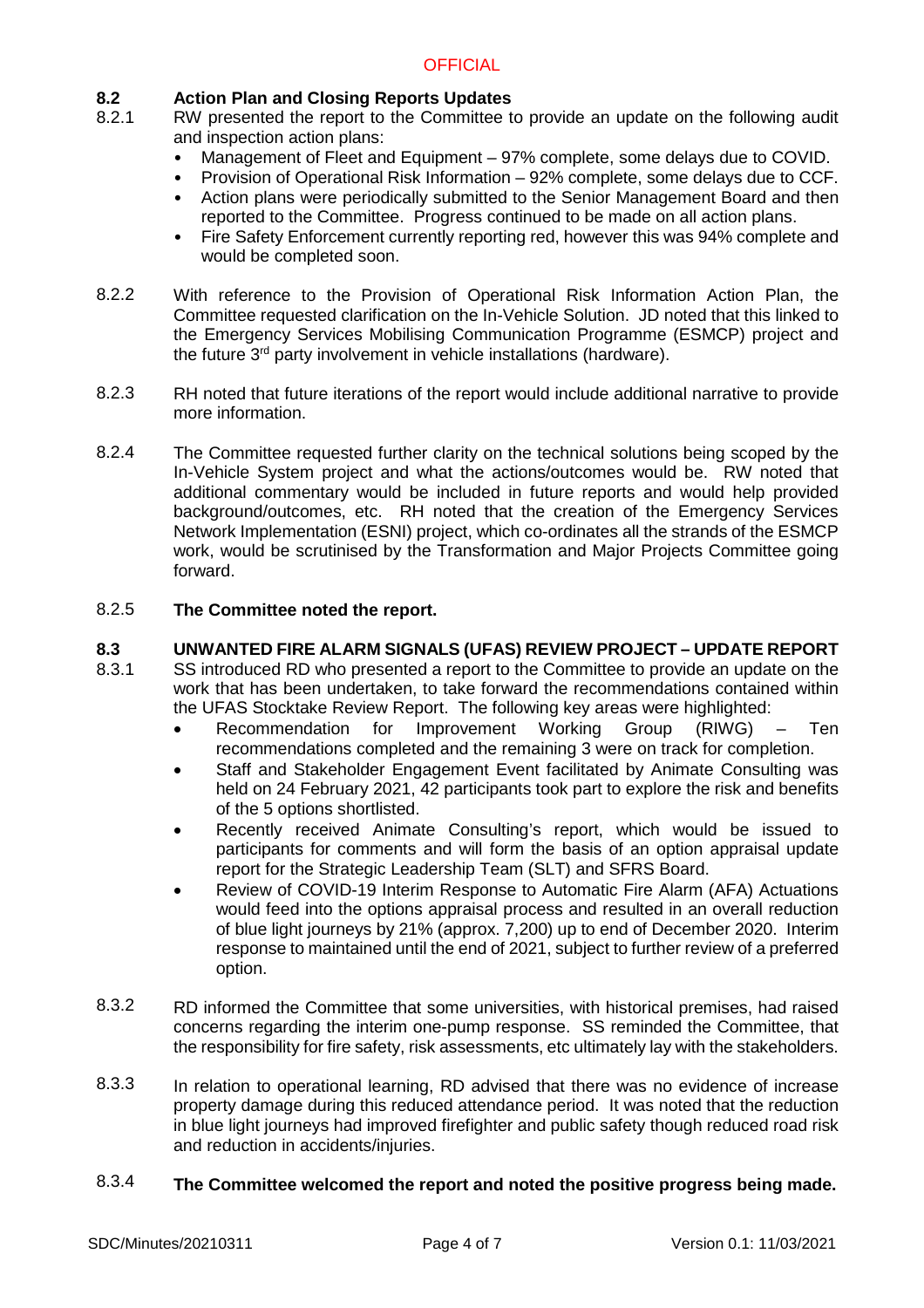# **9 OPERATIONAL LEARNING**

#### 9.1 **SFRS Clinical Governance Arrangements**

- 9.1.1 JD introduced RHa who presented a report to the Committee outlining the agreed arrangements with Scottish Ambulance Services (SAS) for the provision of clinical governance to the SFRS. The following key point were highlighted:
	- Three initial areas of focus identified by SAS were the review of current casualty care training packages, review of SFRS Trauma Kit, and consulting with frontline crews to understand the types of casualty care provided daily. These initial reviews were interlinked and would allow SAS to determine whether the training packages and equipment were suitable for undertaking casualty care.
	- On completion of these reviews (above), SAS would provide a report outlining their findings and recommendations. An action plan would be developed to address any recommendations made by SAS.
	- Inaugural meeting of the Clinical Governance Technical Working Group (CGTWG) would be held in August 2021. This Group would be co-chaired by SAS and cross Directorate representatives would attend.
	- The CGTWG would report into the SFRS Clinical Governance Committee on a quarterly basis. The SAS Medical Director would attend this meeting.
	- Memorandum of Understanding (MOU) was currently being developed. Progress was also being made to develop the Service Level Agreement, risk register, equality impact assessment, financial agreement, data protection, etc.
- 9.1.2 The Committee commented that the SAS were providing this function with SFRS. SAS were providing both technical support and assurance, however in terms of governance the SFRS were beginning to develop with own internal processes. The Committee asked how this would link into other governance aspects within the organisation, both for Executive and Non-Executives.
- 9.1.3 It was noted that further work and consideration was required on potential governance routes, recording and auditing and this was work in progress. The Committee were reminded that the current focus of the project was to baseline the existing position, identify gaps and implement any necessary recommendations.

#### 9.1.4 **The Committee noted the report.**

# 9.2 **Grenfell Tower Fire – Update Report**

- 9.2.1 SS presented a report to the Committee outlining the work being undertaken by the Service in conjunction with relevant partners, following the Grenfell Tower (GT) fire tragedy in June 2017. The following key points were highlighted:
	- Clarification was provided that the Committee were being asked to support the recommendation to close 3 recommendations and not 5 as inaccurately recorded within the report.
	- Grenfell Tower Inquiry Phase 1 Report (GTIR) Further 3 recommendations completed, 10 recommendations timelines revised due to impact of covid and reliance on external partners and 7 were on track for completion.
	- London Fire Bridge (LFB) Grenfell Tower Investigation and Review Team (GTIRT) Thirteen actions were complete or on track.
	- SFRS' approach of developing and publishing a detailed action plan was publicly supported in a recently Fire Magazine article.
	- Her Majesty's Inspectorate of Constabulary and Fire and Rescue Services recently published a report into London Fire Brigade progress against the recommendations.
- 9.2.2 As previously agreed, the Committee were reminded that Grenfell quarterly reporting would alternate between the full action plan (covering both GTIR and LFB) and an interim report, as presented today.
- 9.2.3 SS provided a verbal update on the progress being made against recommendation LFB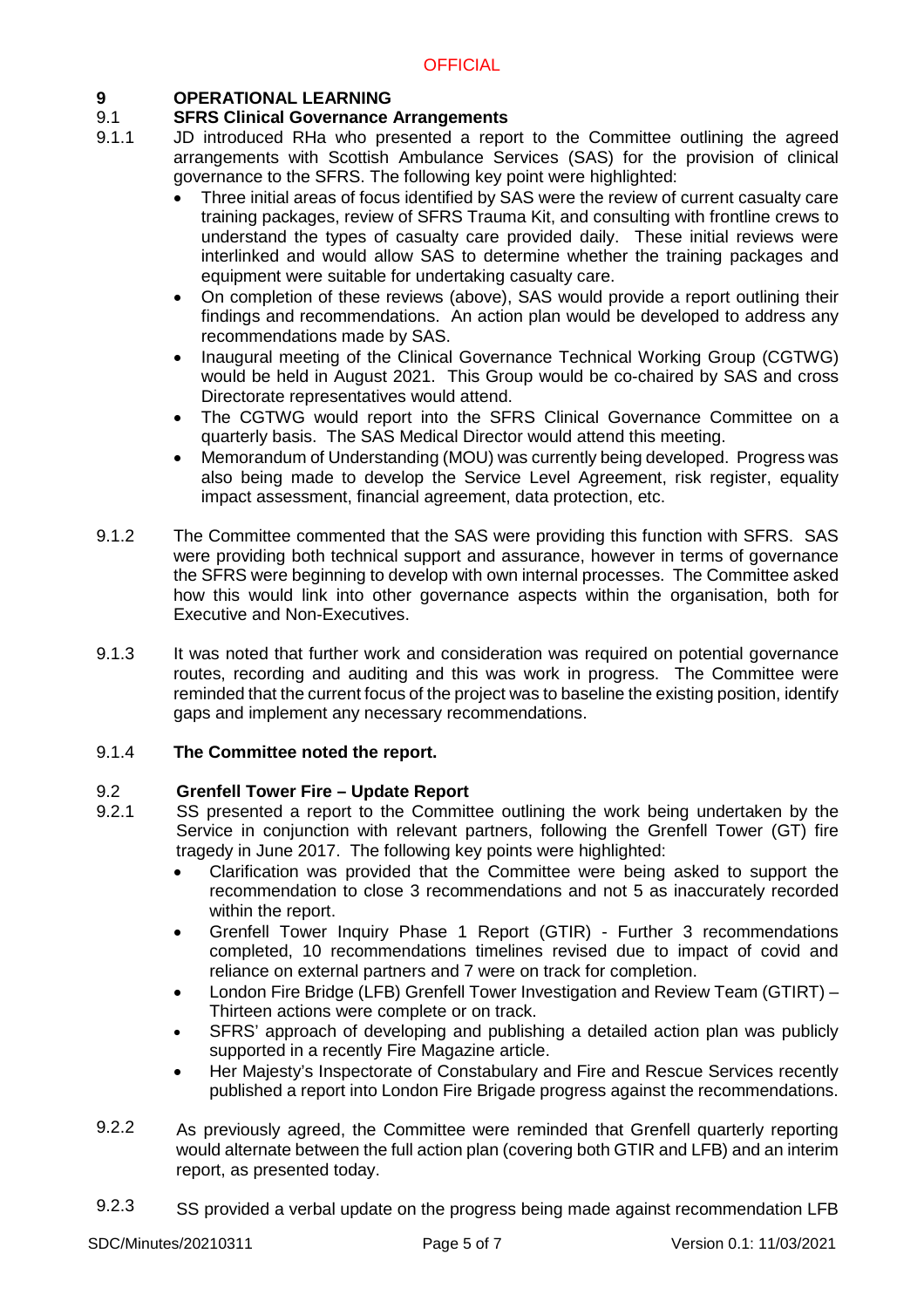# **OFFICIAL**

4 (operational information) and LFB 13 (positive pressure ventilation).

9.2.4 In relation to recommendation GT02, SS confirmed that although the acquisition of training was 90% this related to all relevant personnel directly involved in any incidents. He further noted that the Standard Operating Procedure had been updated and scenario based training was being developed at part of the Incident Command courses.

#### 9.2.5 **The Committee scrutinised the report, supported the closure of the 3 recommendations and noted the revised timelines against 10 recommendations.**

# **10 SERVICE DELIVERY RISK REGISTER**

### 10.1 **Service Delivery Risk Register**

- 10.1.1 SS presented the Service Delivery Aligned Risks noting that the Directorate risk register was reviewed monthly to ensure the probability, impact of the action and control measures in place were appropriate.
- 10.1.2 SS informed the Committee that risk ratings for SD3, SD6 and SD10 have all increased.
- 10.1.3 In regard to Risk SD10, SS noted that the risk has been amended (since publication) to include the impact of a COVID on carrying out statutory duties.
- 10.1.4 In regard to future risk reporting, the Committee would welcome an opportunity to look at the format of InPhase risk register monitoring and reporting moving forward.

**ACTION: RW**

#### 10.1.5 **The Committee noted the report.**

- 10.2 **Risk Spotlight SD10 Fire Safety Enforcement Impact of COVID and Change of Delivery Model**
- 10.2.1 In order to afford the Committee with an opportunity to fully discuss and scrutinise this area, the Chair agreed to defer this risk spotlight to the next meeting (26 May 2021).
- 10.2.2 It was further agreed that additional deep dive analysis information would be identified (through the Chair) to support and inform future discussions.

#### 10.2.3 **Deferred to the next meeting.**

# **11 FORWARD PLANNING**

# **Committee Forward Plan**

- 11.1.1 The Committee noted the forward plan.
- 11.1.2 The following items were noted:
	- Deferred Risk Spotlight SD10 Fire Safety Enforcement, including deep dive analysis, to be brought back to the next meeting (May 2021)
	- Entries for Grenfell Tower Updated Reports to be amended to indicate whether a Full or Interim report would be presented.

# 11.2 **Items for Consideration at Future IGF, Board and Strategy/Information and Development Day Meetings**

11.2.1 There were no items for consideration.

# **12 REVIEW OF ACTIONS**

12.1 AC confirmed that there were one formal action recorded during the meeting.

### **13 DATE OF NEXT MEETING**

13.1 The next meeting is scheduled to take place on Thursday 26 May 2021.